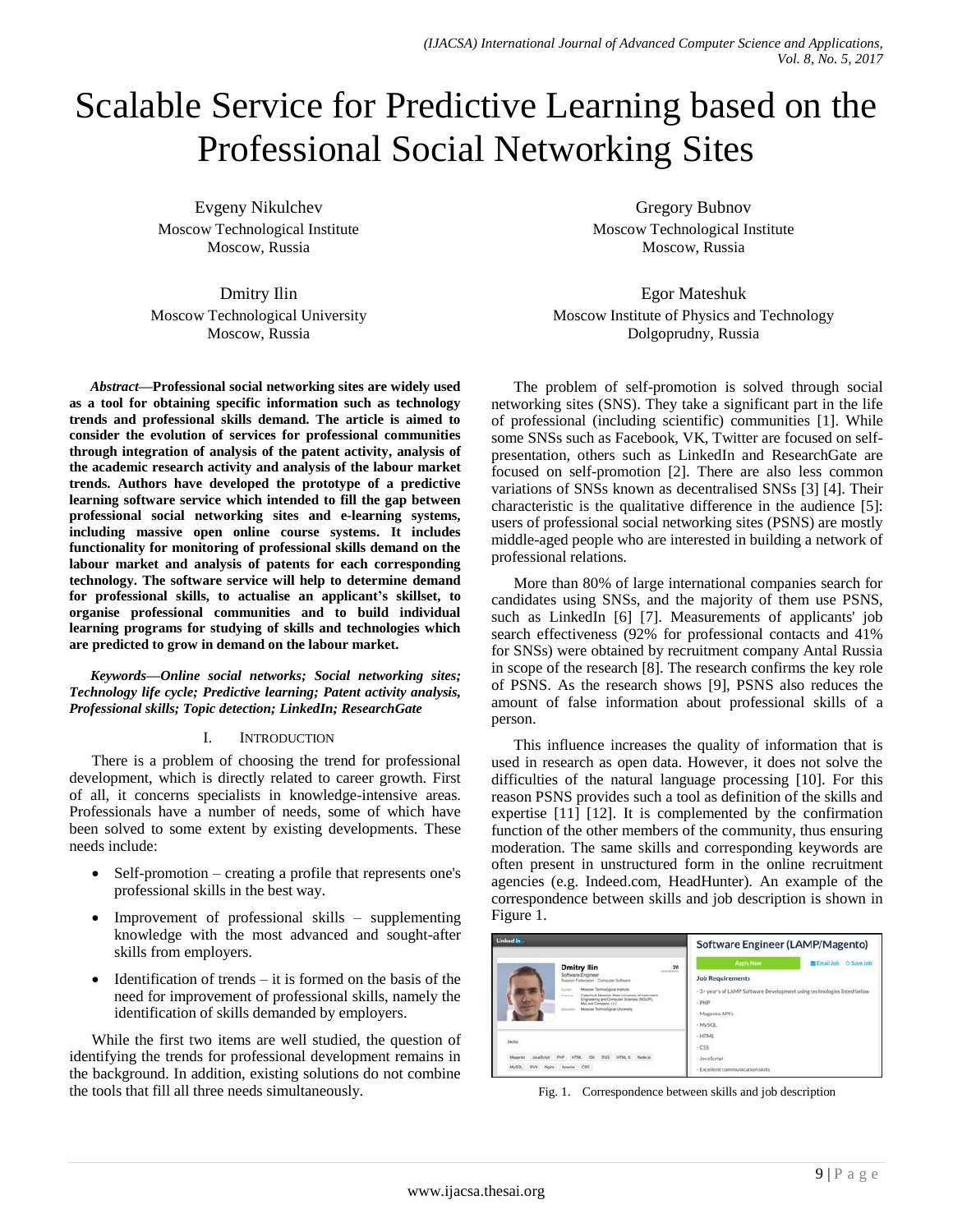E-Learning systems are used to improve the accessibility of education [13]. Such services of massive open online courses, like Coursera [14], largely solve the problem of self-education. In addition to these, there are learning management systems like Moodle [15]. They are aimed at the learning process itself and the delivery of knowledge, they have built-in elements of social networks, but they do not give an answer to the question: what should be taught to a particular professional?

The skills that a specialist should have include the ability to navigate in the trends in their field of knowledge. Different methods can be used to determine the actual trends:

- Survey of expert opinion.
- The use of trend assessment services (from simple ones, such as Djinni.co, to the most complex ones, for example, Owlin, Quid).
- Technology Life Cycle analysis (TLC) [16].

It is clear that the first option is the most common and least objective. Online services for the trend analysis do not specialise in the skills that appear in PSNSs and in vacancy texts. TLC is based on the analysis of patent activity and appears to be non-trivial for personal use, and the method is not skill-oriented, which limits the possibility of its application.

According to the mentioned problems, the article will consider a possible way of developing services oriented towards predictive learning for professional communities. The extension of ways to use tools such as "skills" with addition of information about innovations coming from scientific environment can open up new prospects in interaction of job seekers and employers.

The concept section describes the idea of the service and provides a list of the addressed issues. The design section provides an overview on the architectural approaches for scaling the development of the service software solution. Also, it provides an overview on the software components that implement the architectural approach. The prototype section provides examples of usage of the predictive learning service. The discussion section describes a list of problems to be solved for further evolution of the service. In addition, this section describes the revealed features of unstructured data in online recruitment agencies. The conclusion section summarises results and provides ideas for integration of the service.

# II. THE CONCEPT

The labour market is focused on the practical skills in the context of the interaction between employee and employer. The SNSs have formed instrument specifying the skills and expectations of the parties. However, at this point the concept of "skills" does not involve additional sources of information. Community members often use analytical reports made by recruitment companies and technological reports for analysis of current skills.

It is proposed to develop a service that automatically generates analytical reports on demand for skills in the labour market and on the development of technology based on the analysis of patent activity.

It is noted [16] [17] that the increase in the patent activity leads to the development of technologies in knowledgeintensive areas and forms new professional skill. For example, the development of cloud technologies followed the increase in the number of patents. Currently the configuration of virtual machines in the cloud is a common skill for a system administrator.

Thereby it is reasonable to develop the predictive learning service for PSNS. The service can help to achieve following goals:

Identify the level of demand for a particular skill on the market. It is important for all participants of the market for short-term and strategic planning. It is necessary to take into account the number of vacancies indicating the skill, as well as the patent and research activity.

Refresh a person's skill set in line with the labour market. It is a known fact that knowledge and skills become irrelevant over time. A person interested in finding a new job often gets the task to fill skill gaps. In addition, professionals need continuing education.

Identify the least-filled segments of the labour market. It is obvious that a skilled person should pay some attention to the segments where competition is lower, as it increases the chances of successful employment. The result of this can become an equal distribution of specialists in a professional environment that will undoubtedly have a positive effect on the labour market as a whole.

Determine the market value of skills. Currently, the salary is formed based on expert evaluation of the labour market in most cases. There are cases when a single job offer has a list of requirements which cover multiple job offers. Requirement analysis tools could be introduced in scope of the service to solve the imbalance problem.

Organise professional communities. PSNS specialised in certain industries may organise communities based on the skills, thereby forming the subject of discussion. This will have a positive impact on the environment of professionals through the mutual exchange of experience, which will lead to continuing education.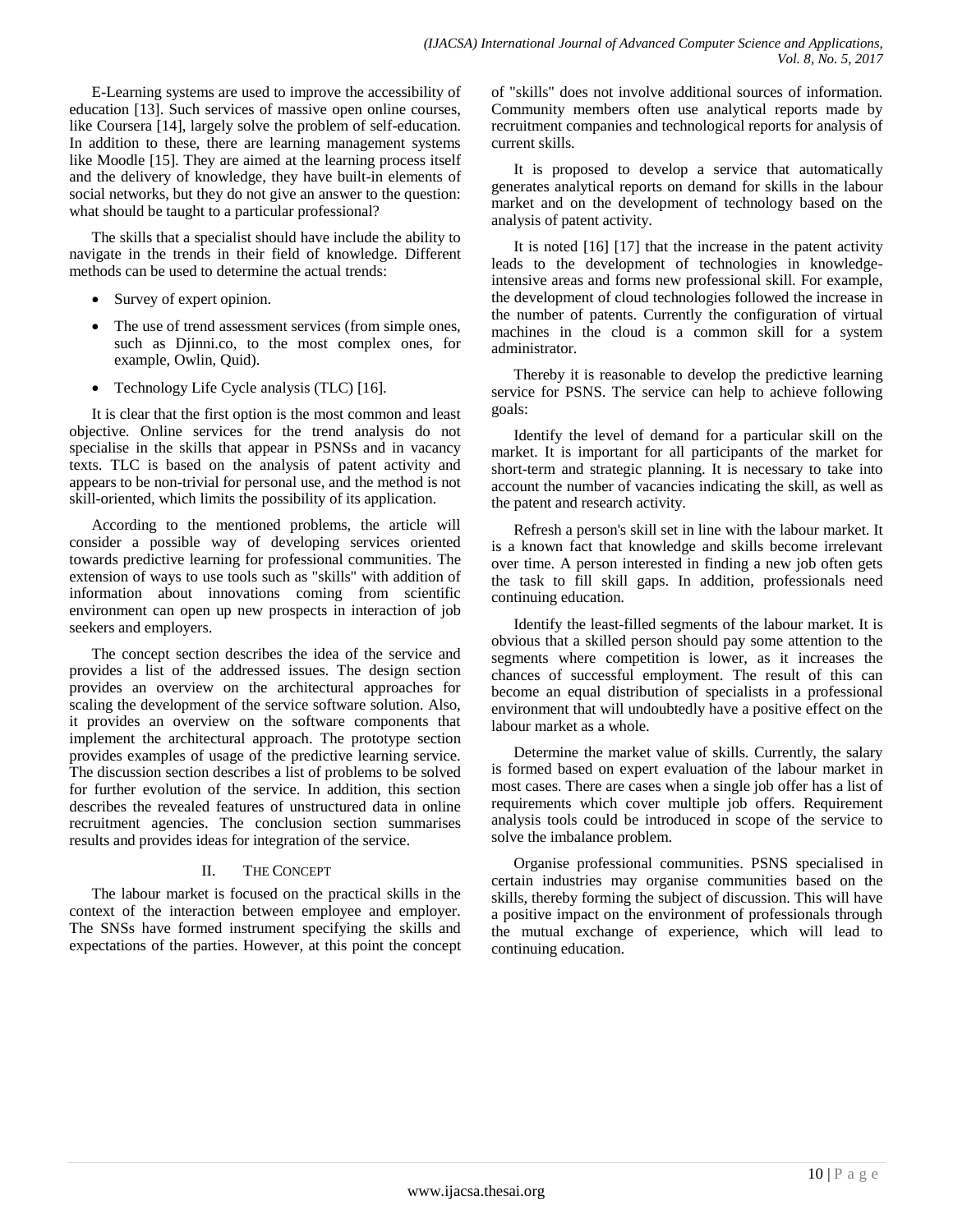

Fig. 2. Flowchart of the predictive learning service usage

Introduce professional standards for skills. This will require an active cooperation with industry leaders and research institutions. Additionally industries may introduce certification programs on key skills. This will improve the quality of training of specialists by giving them more precise boundaries of professional competence.

Consider the service usage algorithm for an applicant, which wants to improve one's skills (Figure 2). At the first stage user specifies a list of known skills with which user going to search for a job. The predictive learning service returns a report with suggested skills based on the content of vacancies. The second stage is optional. User can request charts with a forecast of demand for the suggested skills. If the user considers one or more skills appropriate for studying, user can fetch a selection of the most relevant training courses from PSNS by means of a built-in e-learning system.

#### III. DESIGN

#### *A. Architecture of the predictive learning service*

Consider the main functional components of the service for a PSNS. The service consists of following subsystems:

- Data collection
- Data storage
- Analysis and forecast
- User interface

Data collection subsystem might use, in addition to PSNS data, external data sources. It will improve the reliability of the analysis due to comprehensive monitoring of the Web. The open data sources are the most useful because of the lowest costs of both hardware and human resources.

External sources can be classified according to the provided data:

- Patent activity (e.g. Google Patents, Thomson Reuters)
- Research activity (e.g. Web of Science, Scopus)
- User search activity (e.g. Google Trends)
- Online recruitment agencies (e.g. Indeed, HeadHunter)

Due to the high variability of the data sources there is an issue of data homogenisation. From the perspective of the postprocessing, time series are the most suitable for the task of analysing the demand for skills. So, time series should be taken as the basic structure of the stored data. A search of complementary skills requires a unique identifier for each information entry. In the case of online recruitment agencies it could be the URL that uniquely identifies the vacancy. The result is the templates of database entities structure for the first case (Figure 3) and for the second (Figure 4).



Fig. 3. Template of database entities structure for time series



Fig. 4. Template of database entities structure for the search of complementary skills

As stated in the study [18], implementation of an adequate approach to the problem of extension of functionality can improve the efficiency and reliability of the development process. The service needs to be designed taking into account its separation into loosely coupled modules. The components of data collection from external sources need to be built with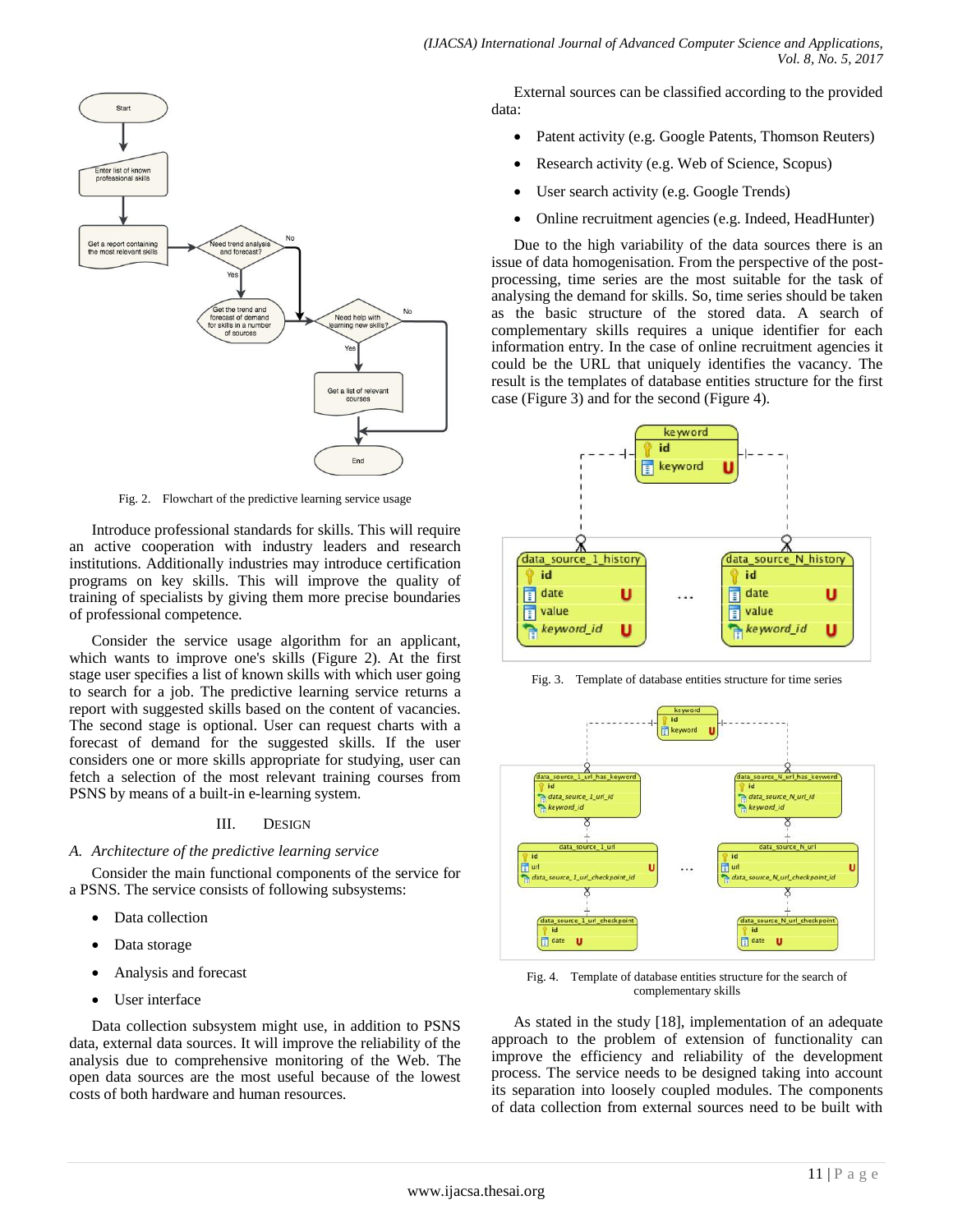the ability to operate independently from the rest of the service modules; data collection can be a resource-intensive process, as the sources can contain data in poorly suitable for processing format, or contain varying amounts of noise. This separation is possible in strict compliance with the principle of single responsibility, not only for the models, but also for the modules.

Inversion of control could be involved to decouple software modules. Among the possible ways of implementation (factory, service locator, dependency injection) dependency injection should be considered as the most applicable to the problem. There are difficulties with the code testing in the case of the factory pattern. The factory methods need to be modified to support unit testing frameworks [19]. Usage of service locator is possible, but implies that all classes should be dependent on the locator. It also negatively affects the code testability. The dependency injection approach has been criticised because of the complexity of the software solution foundation. However, since the foundation is rarely subject to change, in the scope of the service development the problem is considered overrated.

The structure of service modules should be based on the principle of convention over configuration [20]. Thus it is possible to avoid large amounts of duplicated code related to the interaction of system components. Magento 1.9 ecommerce platform is a known example of a system in which such approach could significantly reduce extra efforts. In practice module definitions have identical configurations in most cases; cases of non-standard module configurations are often considered to be examples of the lack of understanding of the principles of Magento platform. This is confirmed by the fact that third-party developers have implemented a plugin for PHPStorm IDE [21] [22], which allow developers to generate default configuration files.

## *B. Software solutions for the predictive learning service*

Applicability of existing software solutions was analysed regarding the problem. Open source solutions were considered. As the service should be embedded into PSNS, user interface should be based on the HTML technology. It also involves the client-server approach for interaction with users.

Two main alternatives of relational database management systems (RDBMS) were reviewed for data storage: MySQL and PostgreSQL. An important prerequisite for the service is the ability to be horizontally scalable. It requires usage of replication. It is worth noting that there is no need for sharding, as the number of external data sources is limited. Comparison MySQL 5.5.31 and PostgreSQL 9.1 demonstrates that the CRUD operation performance with usage of replication significantly higher in PostgreSQL in most of the experiments [23]. In this regard, it was decided to use this particular RDBMS.

The following technologies were considered as the basis for server-side development:

• PHP

- Java (Vaadin framework)
- Python (Django framework)
- JavaScript (Node.JS platform, Express.js framework)

PHP language, although it is the most common tool for the development of server-side components of a web application, is not suitable for the development of components for PSNS. The language does not provide convenient tools for implementation of the daemon services. In addition, performance indicators are relatively low [24], the language is not suitable for building scalable systems.

Java is a suitable tool for the development of scalable services [24], but it has several drawbacks:

- Project compilation takes significant time
- It is verbose, which results in a lower developer's performance

Consideration of Vaadin framework has shown that it is much better suited for internal company systems. Its usage is not advisable for SNSs, due to the lack of full control over the generated web application client-side code.

Python does not have these disadvantages of Java. Consider the framework Django, which is the de facto standard. It supports RDBMS, but does not support NoSQL-storages. This is not an issue at this stage, but involves additional risk to the project. Generation of CRUD interface can be an advantage for developers, but it is a small advantage for the production environment. In addition, the need to use two different programming languages for the client-side and server-side has a negative impact on the developer efficiency.

JavaScript is actively used for client-side development, but with the advent of Node.JS platform it is used for server-side system components as well. It has lower performance compared to Java, yet it is acceptable within the problem scope. Also, there are no disadvantages of Python. Express.js framework is the most common; it does not imply significant limitations to the architecture of software solutions. Thus, combination of JavaScript, Node.JS, and Express.js considered suitable for server-side development of the service.

BottleJS and AngularJS 1.5.x were selected as an addition to the Express.js, which provided support of dependency injection on server- and client-side, respectively. It is important to note the similarity of these frameworks, which positively affects the uniformity of the service code base.

# IV. PROTOTYPE

The prototype of predictive learning service for PSNS was developed in scope of the experiment, the collection. It performs homogenisation and analysis of data from 5 external sources. Some of the sources provide data for more than one indicator that reflects the labour market state. Consider the current features of the service.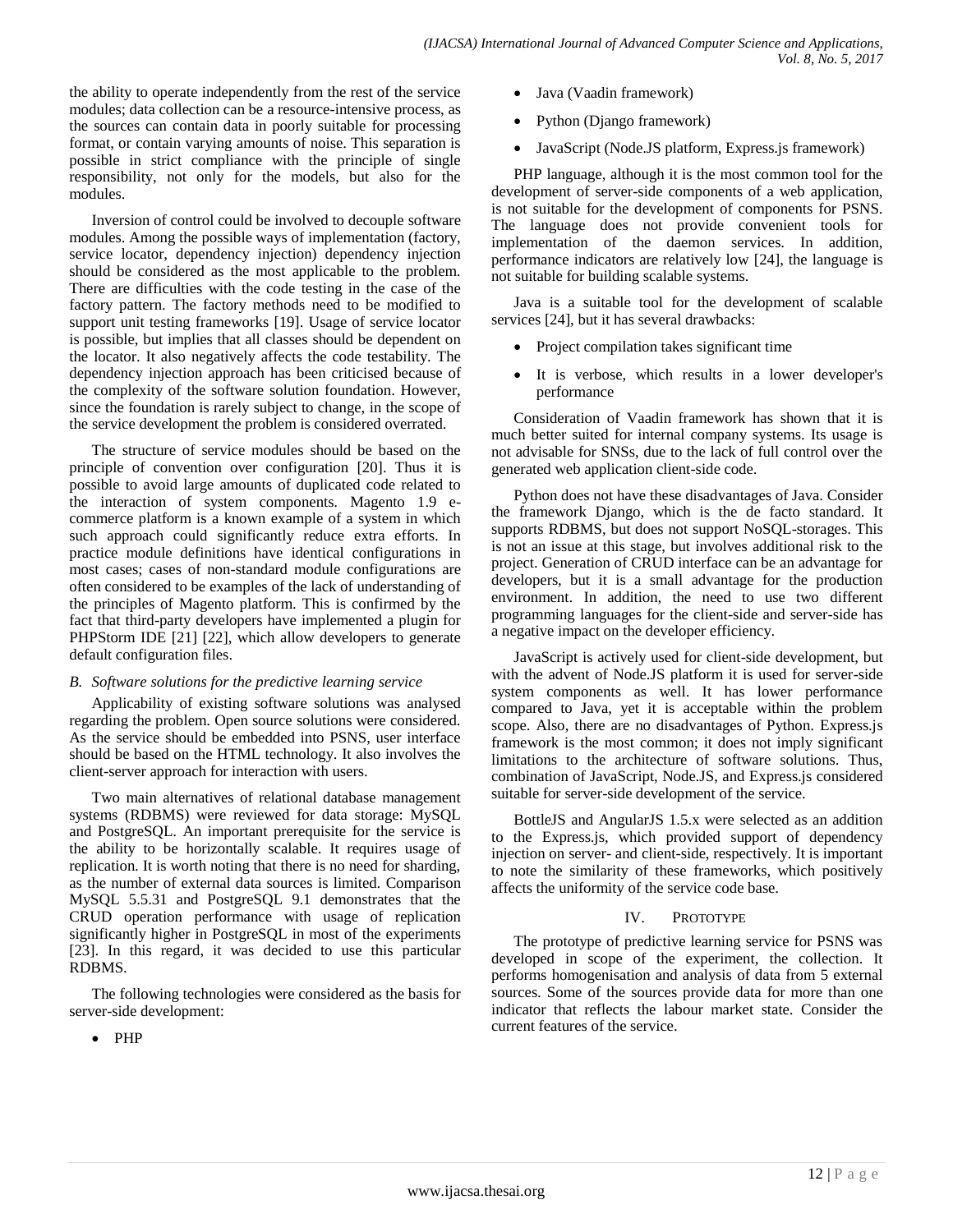

 $125$ 

Fig. 8. Vacancies in Russia (HeadHunter)

Despite the growing interest in new programming languages like CoffeeScript and typescript, they are rarely used in commercial segment. Figure 5 shows the change in popularity of Google searches on each of the languages. Each of the series in the chart is independent of the other. Thus, we cannot assume that users search the information about CoffeeScript more often than about JavaScript. A number of sources provide evidence on low demand for these languages in the commercial sector: patent activity (Figure 6), vacancies in the United States and Russia (Figures 7 and 8 respectively).

The result matches the expectations: since CoffeeScript and TypeScript are compiled to JavaScript, it requires developers to know all these technologies, thereby rising requirements for employees. It is not beneficial in the segment of commercial

software development, since it involves additional risks. However, these languages are in demand in the Open Source community. Atom source code editor, which is developed using CoffeeScript, is a good example.

The service allows tracking the current stage of technology life cycle on the basis of patent activity. Data on several wellknown RDBMS can be examined as an example (Figure 9). Also, one can note that the XSLT, a known XML-document processing language, becomes obsolete (Figure 10).



Fig. 12. Relevant web-frameworks for PHP and MySQL

The predictive learning service solves the problem of selection of the most relevant skills for the studying. Let's assume that the developer knows two main skills: Python and related web-framework Django. In order to increase the developer's own value on the labour market, it is relevant to study one or more RDBMS, with which the developer will have to interact. The outcome of labour market analysis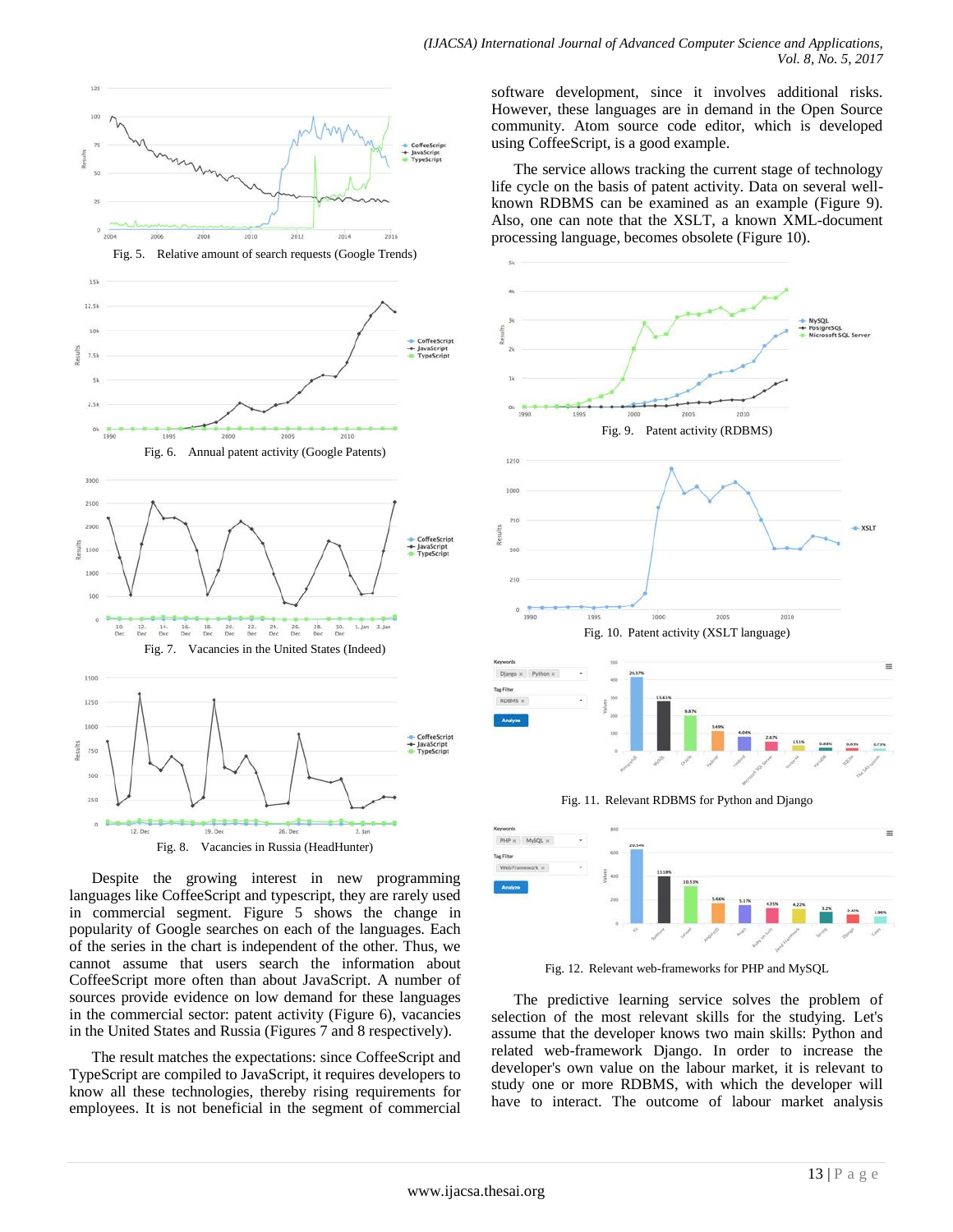(Figure 11) shows the relevant results: the most demanded are the RDBMS PostgreSQL and MySQL

A similar study can be performed for PHP and MySQL. In this case, it is reasonable to determine the most relevant Webframeworks. As it is shown in Figure 12, the most demanded frameworks are Yii, Symfony and Laravel. The presence of frameworks for other languages in the list is due to the fact that companies are looking for developers for a project with a small team (1-2 developers).

#### V. DISCUSSION

At this stage, the main problem is the lack of a common approach to the naming of professional skills:

- Members of PSNS name their skills with varying degrees of detail
- Skill may have more than a single name (e.g., it may have synonyms)
- The list of skills is not standardised, there may be spelling errors
- The skills are provided in unstructured form, which complicates the processing and reduces the accuracy of the results

An access to the PSNS application programming interface (API) is needed for more detailed analysis of the problem. However, LinkedIn and ResearchGate do not provide an access to the skills API.

An open data feature has been revealed during the experiments. The percentage of noise vacancies is varying for monolingual information retrieval (US recruitment agency – Indeed.com) and reaches unacceptable values. But while using a foreign language professional terms (Russian recruitment agency – HeadHunter) noise levels remain within acceptable limits and have small deviations. At the same time, noise vacancies are defined as vacancies, the description of which do not contain the desired word or contains it in a meaning that does not imply the chosen skill. Accordingly, the relevant vacancies are understood to be vacancies containing a skill in its immediate meaning.

Illustration of this feature is shown in Tables 1 and 2 and in Figures 13 and 14, respectively. The skills were selected based on the following distribution:

- 2 common programming languages (Java, PHP)
- 2 uncommon programming languages (Haskell, Boo)
- 1 obsolescent programming language (Objective-C)
- 2 obsolete programming language (Pascal, Clarion)
- 3 common DBMS of different application areas (MySQL, Microsoft Access, SQLite)

Possible error in the table values  $-5$  vacancies which does not affect the result. Haskell, Boo and Clarion skills were excluded from Russian online recruitment agency data due to the fact that the number of results was lower than the possible error.

TABLE. I. VACANCY TO NOISE RATIO (US ONLINE RECRUITMENT AGENCY – INDEED.COM) A

| Skill                   | Total     | Real           | <b>Noise</b> |
|-------------------------|-----------|----------------|--------------|
|                         | vacancies | vacancies      | vacancies    |
| Java                    | 1025      | 945            | 80           |
| PHP                     | 1025      | 897            | 128          |
| Haskell                 | 373       | 171            | 202          |
| Boo                     | 88        | $\overline{c}$ | 86           |
| Objective-C             | 1025      | 379            | 646          |
| Pascal                  | 67        | 37             | 30           |
| Clarion                 | 412       | 24             | 388          |
| MySQL                   | 1025      | 784            | 241          |
| <b>Microsoft Access</b> | 1025      | 433            | 592          |
| SOLite                  | 471       | 320            | 151          |

<sup>a.</sup> Retrieved on October 15, 2016

TABLE. II. VACANCY TO NOISE RATIO (RUSSIAN ONLINE RECRUITMENT AGENCY – HEADHUNTER)<sup>b</sup>

| <b>Skill</b>            | <b>Total</b> | Real      | <b>Noise</b> |
|-------------------------|--------------|-----------|--------------|
|                         | vacancies    | vacancies | vacancies    |
| Java                    | 484          | 448       | 36           |
| PHP                     | 416          | 386       | 30           |
| Objective-C             | 53           | 50        |              |
| Pascal                  |              | δ         |              |
| MySQL                   | 346          | 298       | 48           |
| <b>Microsoft Access</b> | 20           | 18        |              |
| SQLite                  |              |           |              |

Retrieved on December 6, 2016



Fig. 13. Vacancy to noise ratio (US online recruitment agency – Indeed.com)



Fig. 14. Vacancy to noise ratio (Russian online recruitment agency – HeadHunter)

This feature can be used when working with multilingual resources to improve the accuracy of results. Data collection from monolingual external sources requires a filter that would reduce the percentage of noise to acceptable values.

Forecasting of the market requires development of a model focused on a given subject area for both short-term and strategic planning. At the moment, a study was conducted to short-term forecasting, in which the original method showed the most accurate result [25].